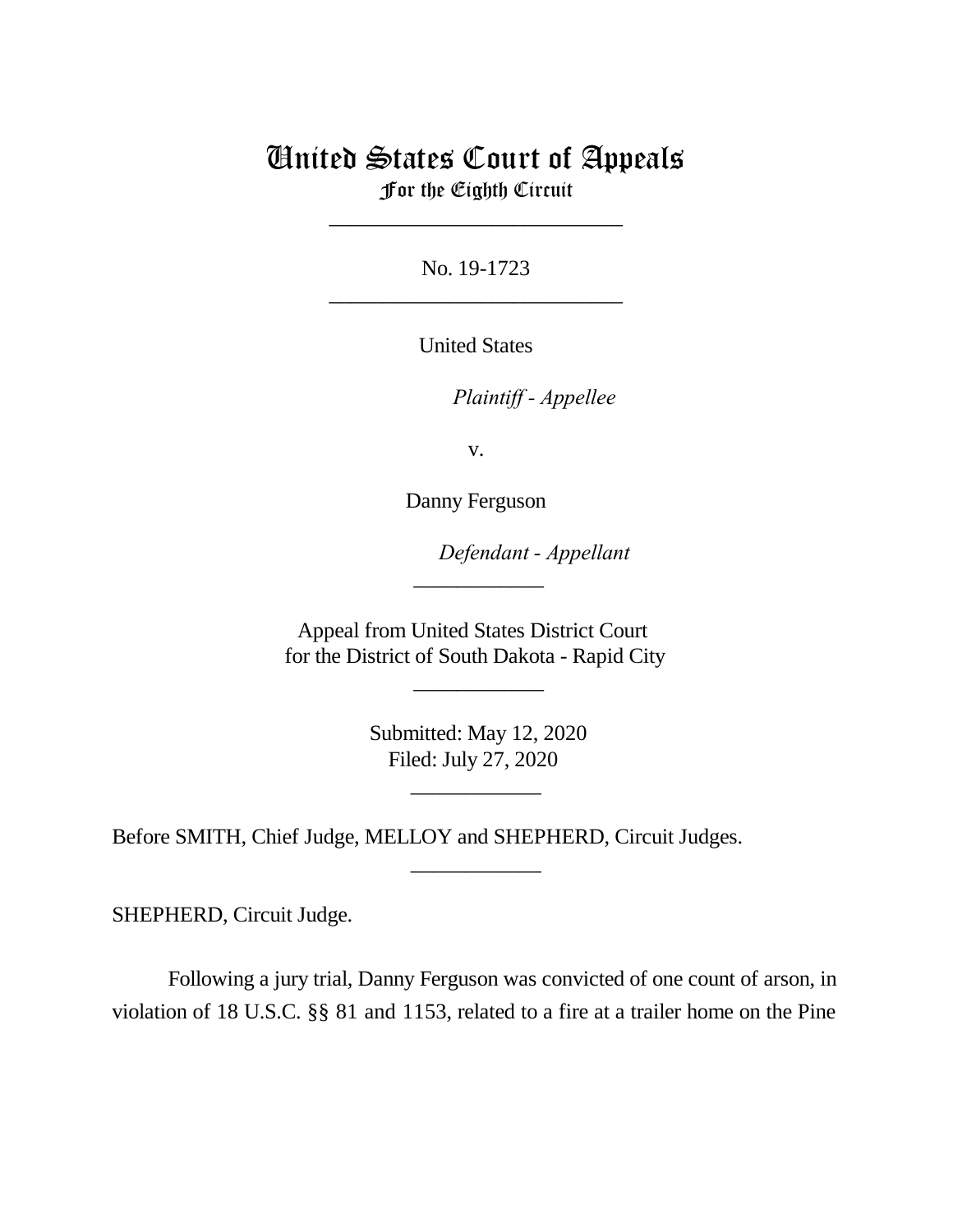Ridge Reservation. The district court<sup>1</sup> sentenced Ferguson to time served, approximately 19 months, and three years of supervised release. On appeal, Ferguson challenges the district court's denial of a motion to suppress incriminating statements made during questioning after a polygraph examination and asserts that insufficient evidence supports his conviction. Having jurisdiction under 28 U.S.C. § 1291, we affirm.

## I.

Ferguson's conviction arises from the attempted burning of a trailer home on the Pine Ridge Reservation in South Dakota. The trailer home belonged to Christy Pierce, who lived there with two of her children and one grandchild. Pierce was known to Ferguson, as she had a contentious relationship with Ferguson's family. On the evening of April 7, 2015, Pierce was inside her trailer home when she heard her dog barking and smelled the odor of something burning. After looking outside and seeing nothing amiss, Pierce ignored the barks and odor, believing that the odor came from a space heater. The next morning, April 8, 2015, after Pierce's son, Samuel Rios, arrived for a visit, Pierce noticed burn marks on the front corner of her trailer home. Pierce and Rios also discovered a bottle that smelled like gasoline or kerosene. Based on these discoveries, Pierce believed that there had been a fire outside of her trailer home and that someone had tried to "burn [them] out."

At approximately 5:00 p.m. that same day, Pierce observed Ferguson driving by the trailer home on a motorcycle. Pierce and Rios then observed Ferguson drive his motorcycle up to her trailer home. When they went outside to investigate, Rios observed Ferguson place a blanket into the insulation under the trailer home and light

<sup>1</sup>The Honorable Jeffrey L. Viken, United States District Judge for the District of South Dakota, adopting the report and recommendations of the Honorable Daneta Wollmann, United States Magistrate Judge for the District of South Dakota.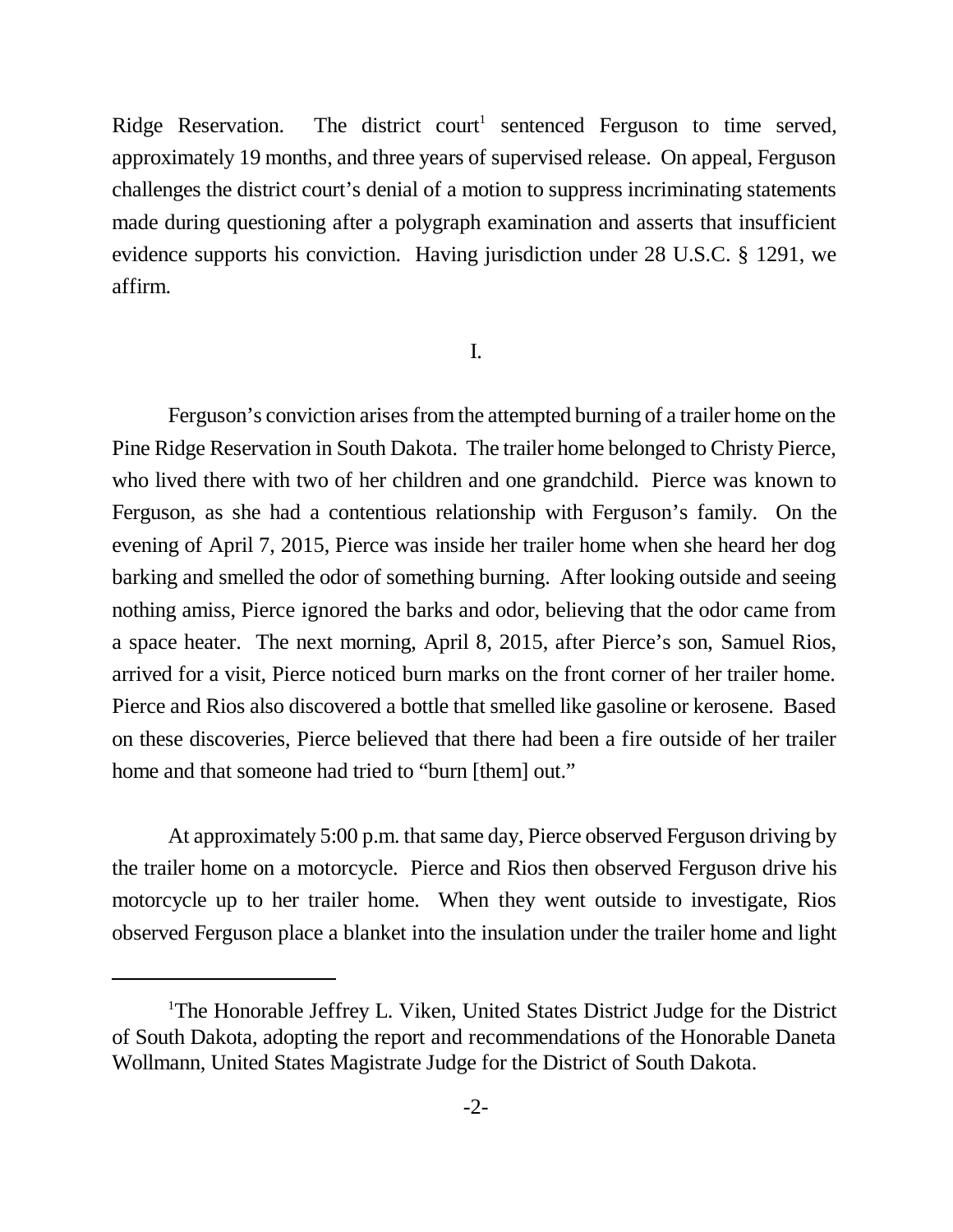the blanket on fire. Pierce observed the same scene, but did not see Ferguson light the blanket; she observed flames only after the blanket had ignited. Pierce did not see Ferguson's face, but she recognized his hair, motorcycle, and jacket, having observed him driving onto the trailer home's yard moments earlier. Rios yelled at Ferguson, who rode away on his motorcycle. Rios then went inside to warn his family to leave the trailer home, before returning outside, pulling the burning blanket away from the insulation, and smothering the fire.

Agents from the Bureau of Alcohol, Tobacco, Firearms and Explosives subsequently inspected Pierce's property and concluded that both incidents had been intentional, rather than accidental. The Federal Bureau of Investigation (FBI) initiated an arson investigation. After Pierce and Rios identified Ferguson as the responsible party, two FBI agents, Agent Michelle Gruzs and Agent Mark Lucas, interviewed Ferguson at his home. The agents informed Ferguson he was not under arrest and could ask the agents to leave at any time. During their discussion with Ferguson, the agents made clear that they suspected Ferguson was responsible for the fires at Pierce's trailer home. In denying that he was responsible, Ferguson stated that he would be willing to take a polygraph examination. At some point during the discussion, Ferguson told the agents that they had crossed a line in their questioning, and he asked them to leave. The agents complied with Ferguson's request and left immediately.

Following the interview, Agent Gruzs and Agent Jeff Goble set up a polygraph examination for Ferguson. On the morning of the examination, Ferguson and his wife arrived at the Justice Center in Pine Ridge, South Dakota, where the examination was to take place. There, they met with John Witt, who, although not a licensed attorney, was Ferguson's tribal advocate.<sup>2</sup> The Justice Center is a facility that houses the tribal

<sup>&</sup>lt;sup>2</sup>At the suppression hearing, Witt testified that he was a tribal advocate for the Oglala Sioux, Pine Ridge Indian Reservation. Although he is not a licensed attorney, Witt testified that he has been licensed to practice before the Oglala Sioux Tribal Court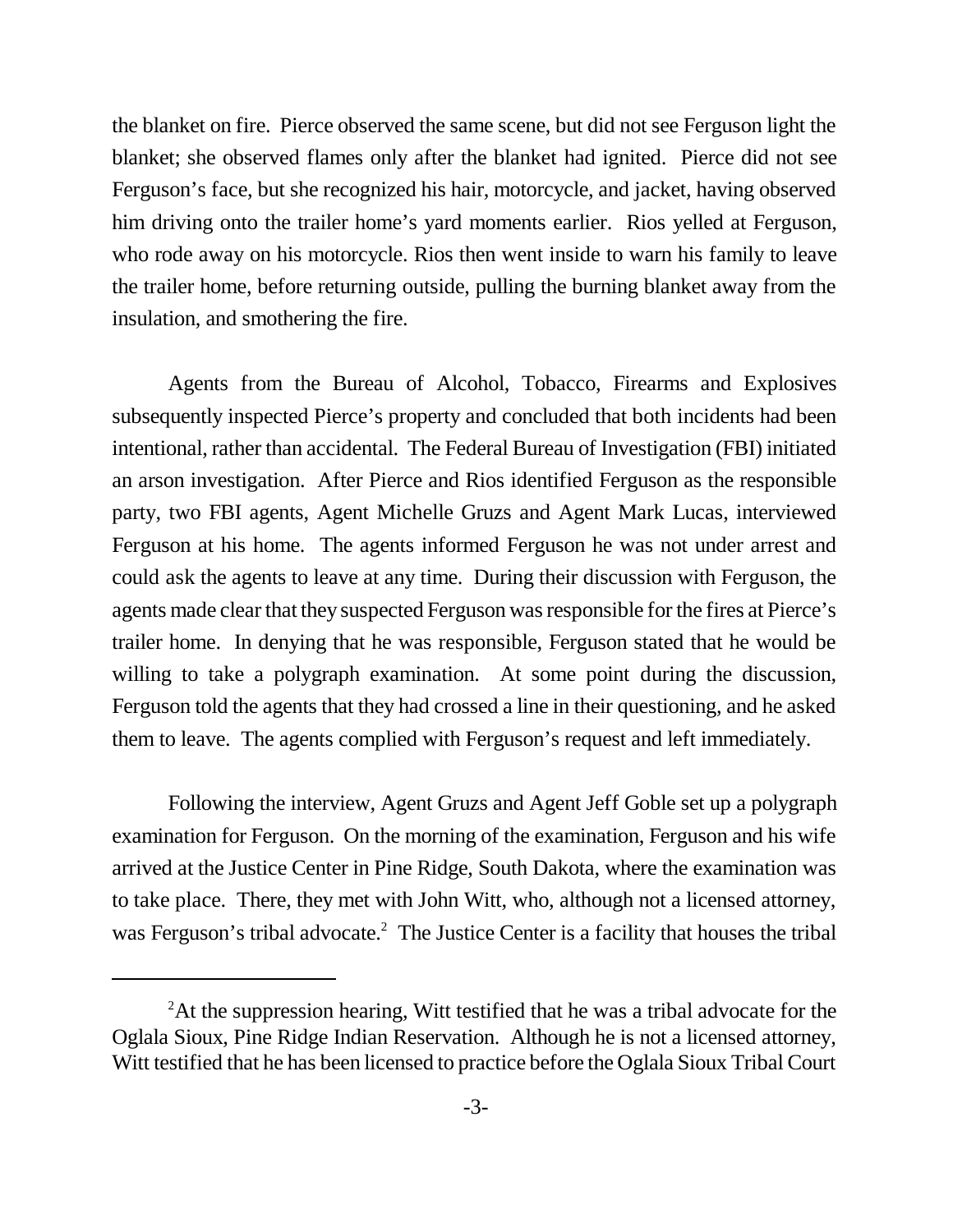judicial system and offices of the Bureau of Indian Affairs. The facility is divided into a public area and a secured area, which is where the Bureau of Indian Affairs space is located. To access this secured area, a person must be admitted by a receptionist; however, to exit the secured area, a person must simply walk back through the doors. Ferguson's polygraph examination took place in the secured area. Ferguson, his wife, and Witt all waited in the public area while the agents prepared the examination room.

Before the examination, Ferguson or Witt requested that Witt remain with Ferguson for the polygraph examination. The agents denied the request as it was against policy, the room was not large enough, and Witt's presence would be distracting to Ferguson. Only Agent Goble was in the room with Ferguson during the polygraph examination. At the beginning of the examination, Agent Goble read Ferguson a polygraph authorization form, which advised him he had the right to refuse the examination, he could leave or terminate the examination at any point, he could refuse to answer any questions, he had the right to remain silent, he had the right to stop questioning at any time, anything he said could be used against him, he had the right to consult with and have the presence of an attorney, and an attorney would be provided to him if he could not afford one. Ferguson signed the form.

During questioning, Agent Goble asked Ferguson about his medical history. Ferguson stated that, in 2000, he had been in an accident and suffered a fractured skull but did not offer any information about the effects of his skull fracture, nor was he asked any follow-up questions. When questioned specifically about the fire, Ferguson denied knowledge of it, but acknowledged that he understood he was being accused of attempting to start it. After several minutes of questioning about the fire, Ferguson

since 1999, primarily practicing criminal law. Witt further testified that to be a tribal advocate, he was required to have knowledge of the Tribal Code and pay an annual licensing fee.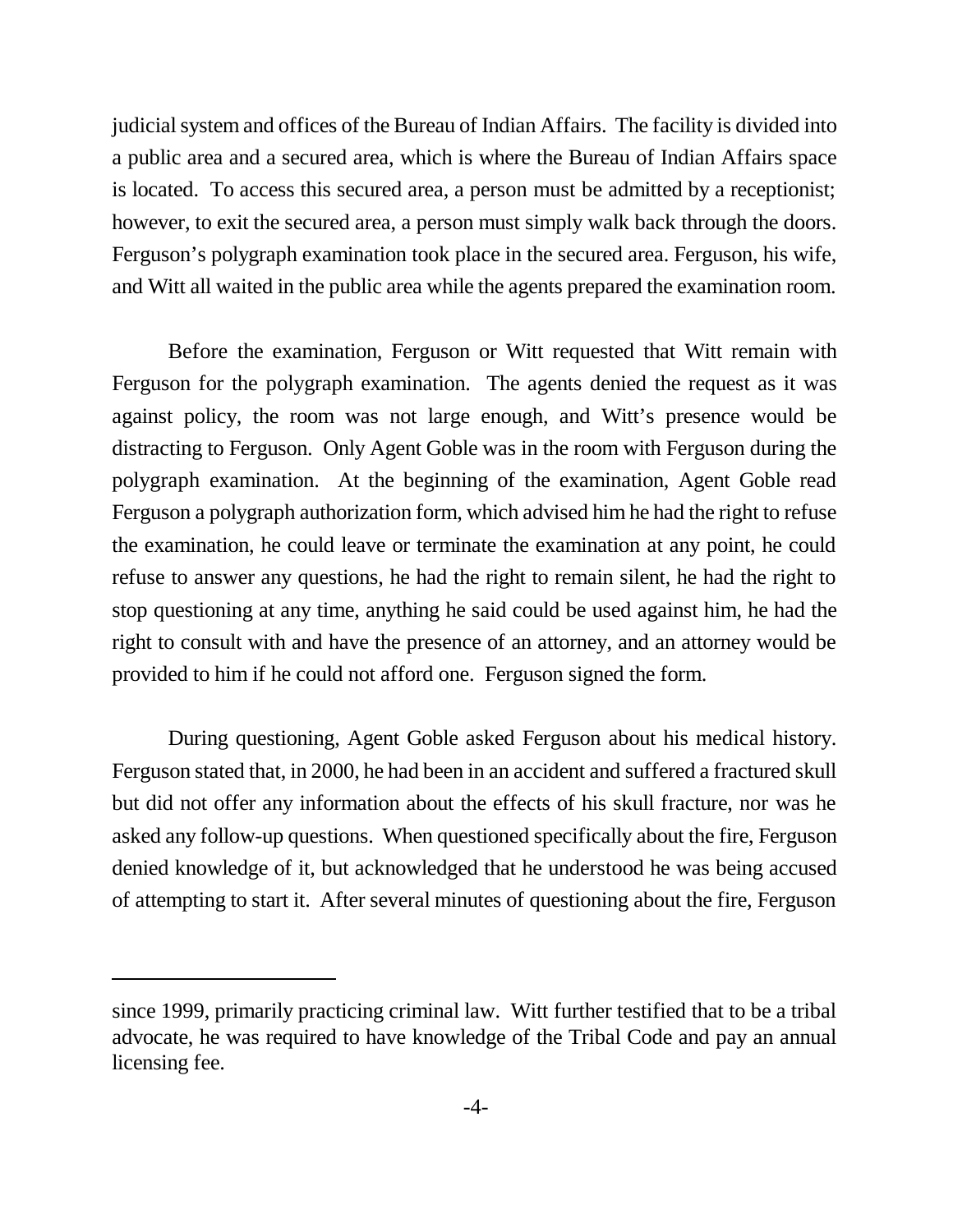again denied the allegations, told Agent Goble he was going to leave, and walked out of the room.

After leaving the room, Ferguson went to the parking lot. When Agent Gruzs found Ferguson speaking with Witt in the parking lot, she asked Ferguson why he had left the room, and Ferguson responded that he had needed to use the restroom. However, according to Witt, Ferguson came to him to tell him he no longer wanted to take the polygraph examination. After speaking with Agent Gruzs and Witt for a few more minutes, Ferguson agreed to resume the polygraph examination. Upon resumption of the examination, Ferguson told Agent Goble that he had gotten nervous before leaving the room. Agent Goble again reminded Ferguson that he could leave and did not have to answer questions. Ferguson chose to resume the polygraph examination. Before the conclusion of the examination, Ferguson took one additional break of approximately five minutes after asking to use the restroom. Agent Goble then concluded the examination and asked Ferguson to give him a few minutes to score the results. Ferguson returned to the public area where Witt was waiting. After less than 10 minutes, Agent Gruzs brought Ferguson back to the examination room for a post-polygraph interview. Witt was not aware that the agents were going to question Ferguson independent of the polygraph examination, believing that all questioning would be conducted as part of the polygraph examination. The agents did not bring him to the examination room with Ferguson for this interview.

Agent Goble told Ferguson that he failed the polygraph examination, meaning that his answers had been "deceptive." Upon being questioned about his "deceptive" answers, Ferguson made incriminating statements, including that the trailer home should not have been in the pasture where it was located; that he did not know anyone would be home; that he did not mean to hurt anyone; that he would never do that again; and answered questions about how he started the fire. Ferguson also stated several times that he wanted to "plead the Fifth." After Ferguson made statements about not wanting to talk anymore or not wanting to talk about a specific topic, agents reminded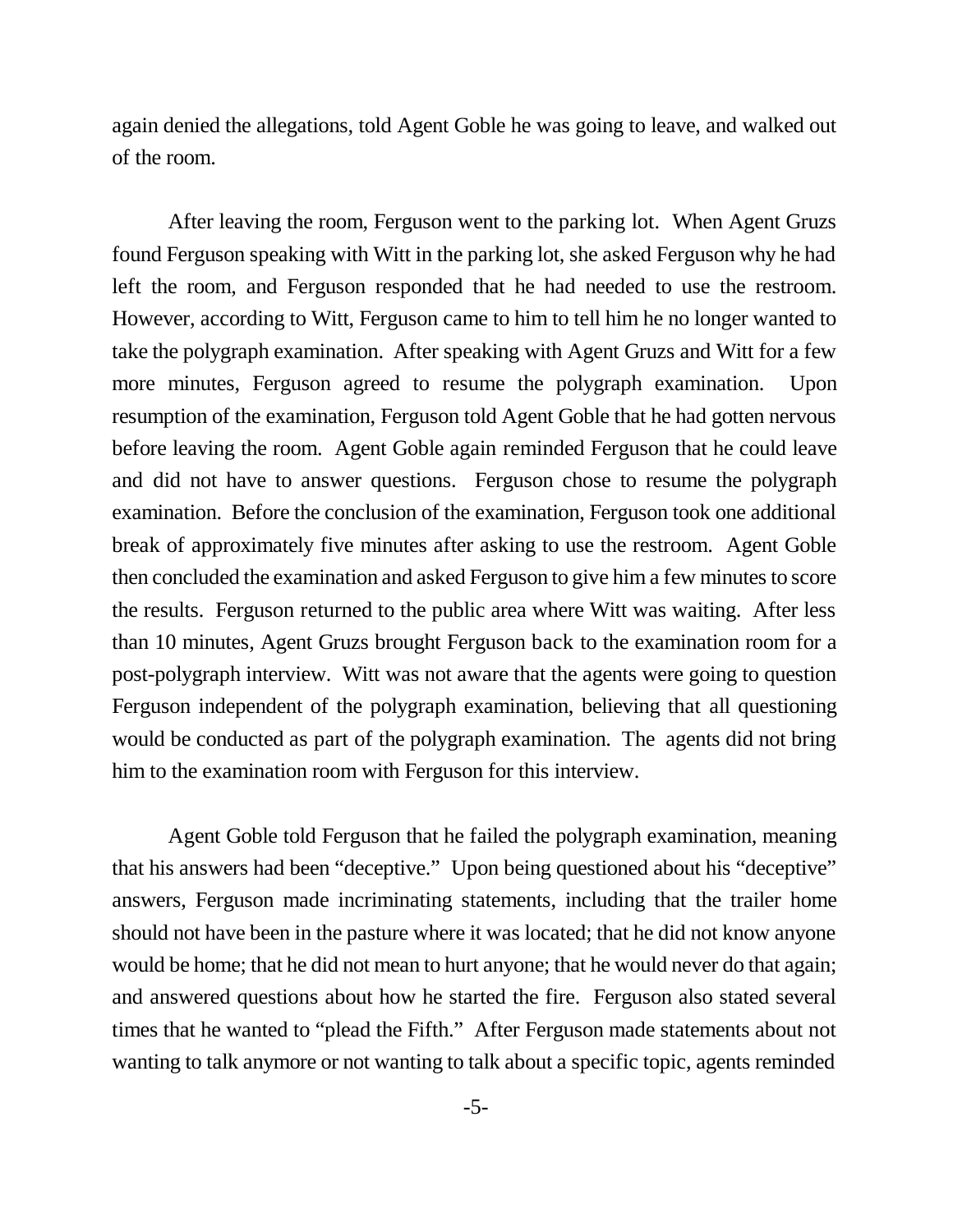him that it was his right not to answer questions and that he could end the interview. When Ferguson finally asked whether the interview was being recorded and again stated that he "just want[ed] to plead the Fifth," the agents thanked Ferguson for coming to talk to them and ended the interview.

Ferguson was subsequently indicted on one count of arson for the April 7 and April 8 fires. Before trial, Ferguson filed a motion to suppress the statements he made to agents following the polygraph examination, arguing that he was in custody when he was interrogated and he was not given Miranda<sup>3</sup> warnings; that he was entitled to the presence of counsel, but was denied that right; that the interrogation was coercive; and that his statements were not voluntarily made. The district court, adopting the magistrate judge's report and recommendation, denied the motion. The district court concluded that Ferguson was not in custody, so he did not have a Fifth Amendment right to counsel or to remain silent and thus agents did not violate those rights. The district court also considered the facts and circumstances surrounding the questioning and concluded that Ferguson voluntarily made the incriminating statements.

The case proceeded to trial. At the close of the evidence, Ferguson moved for judgment of acquittal, which the district court granted with respect to the April 7 fire, but denied with respect to the April 8 fire. The jury returned a guilty verdict. Ferguson then filed two separate motions for judgment of acquittal or for a new trial, arguing that the evidence was insufficient to sustain his conviction. The district court denied both motions, and this appeal follows.

<sup>3</sup>Miranda v. Arizona, 384 U.S. 436 (1966).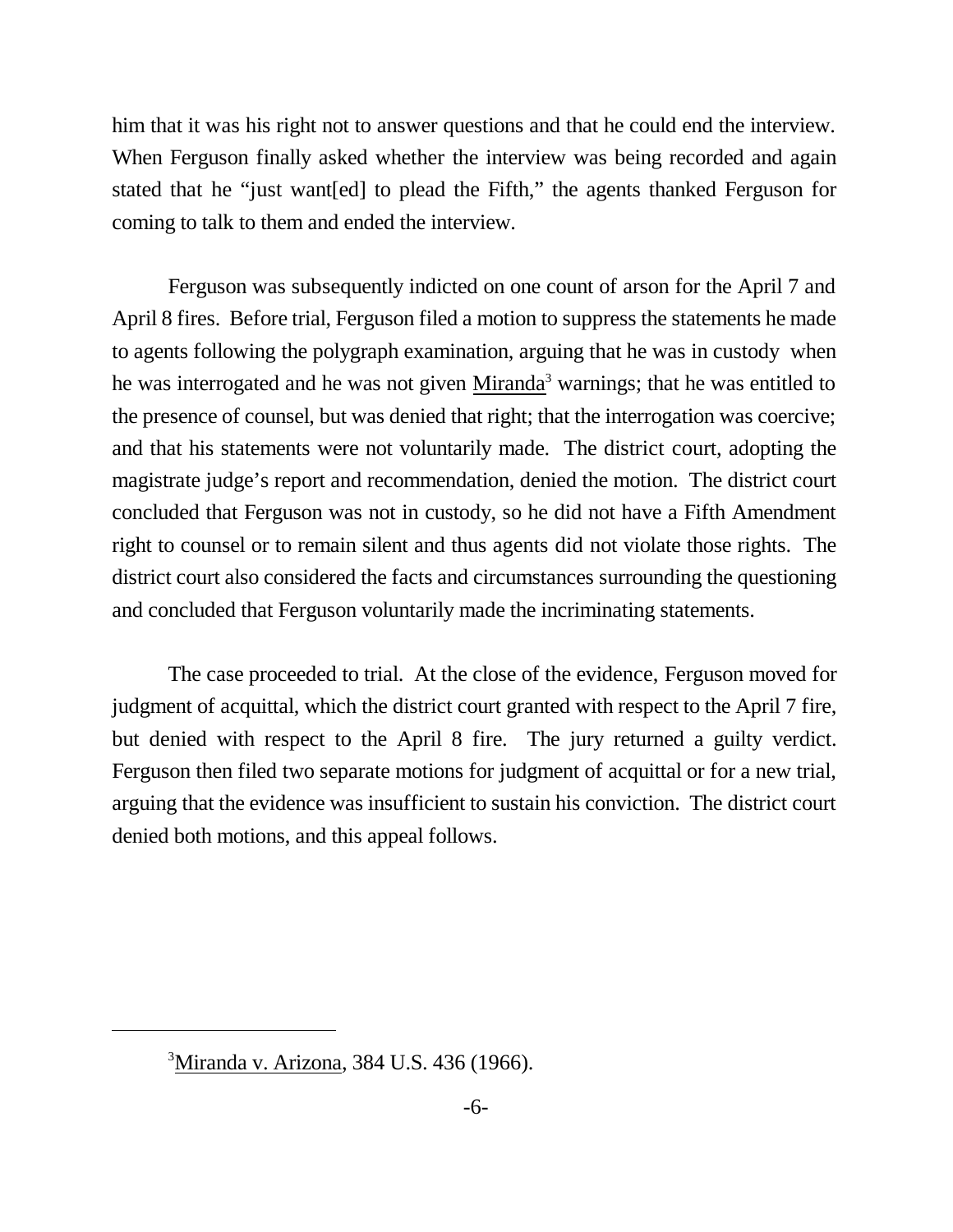Ferguson asserts that the district court erred in denying his motion to suppress on multiple grounds: (1) Ferguson was denied his right to have his attorney present while he was being interrogated; (2) Ferguson's lay tribal advocate qualified as an attorney for the purposes of his right to have counsel present; (3) Ferguson invoked his right to remain silent, which was ignored by the agents; and (4) Ferguson's statements were not made voluntarily based on his limited cognitive functioning and the repetitive and deceptive questioning of agents. In reviewing the denial of a motion to suppress, we review the district court's factual findings for clear error and its legal conclusions de novo. United States v. Giboney, 863 F.3d 1022, 1027 (8th Cir. 2017). "We will affirm the denial of a suppression motion unless we find that the decision is unsupported by the evidence, based on an erroneous view of the law, or the [c]ourt is left with a firm conviction that a mistake has been made." Id. (alteration in original) (internal quotation marks omitted).

Although Ferguson raises numerous points of error, the determination of a single issue disposes of nearly all of Ferguson's claims with respect to the suppression motion: whether he was in custody for the purposes of the Miranda protections. "Miranda warnings are required only where there has been such a restriction on a person's freedom as to render him 'in custody.' It was *that* sort of coercive environment to which Miranda by its terms was made applicable, and to which it is limited." United States v. LeBrun, 363 F.3d 715, 720 (8th Cir. 2004) (quoting Oregon v. Mathiason, 429 U.S. 492, 495 (1977)). Thus, whether a person is in custody dictates whether he is entitled to Miranda protections. Id.

In making this determination, "the critical inquiry is not whether the interview took place in a coercive or police dominated environment, but rather whether the defendant's freedom to depart was restricted in any way." Id. (internal quotation marks omitted). To resolve this inquiry, we consider the circumstances surrounding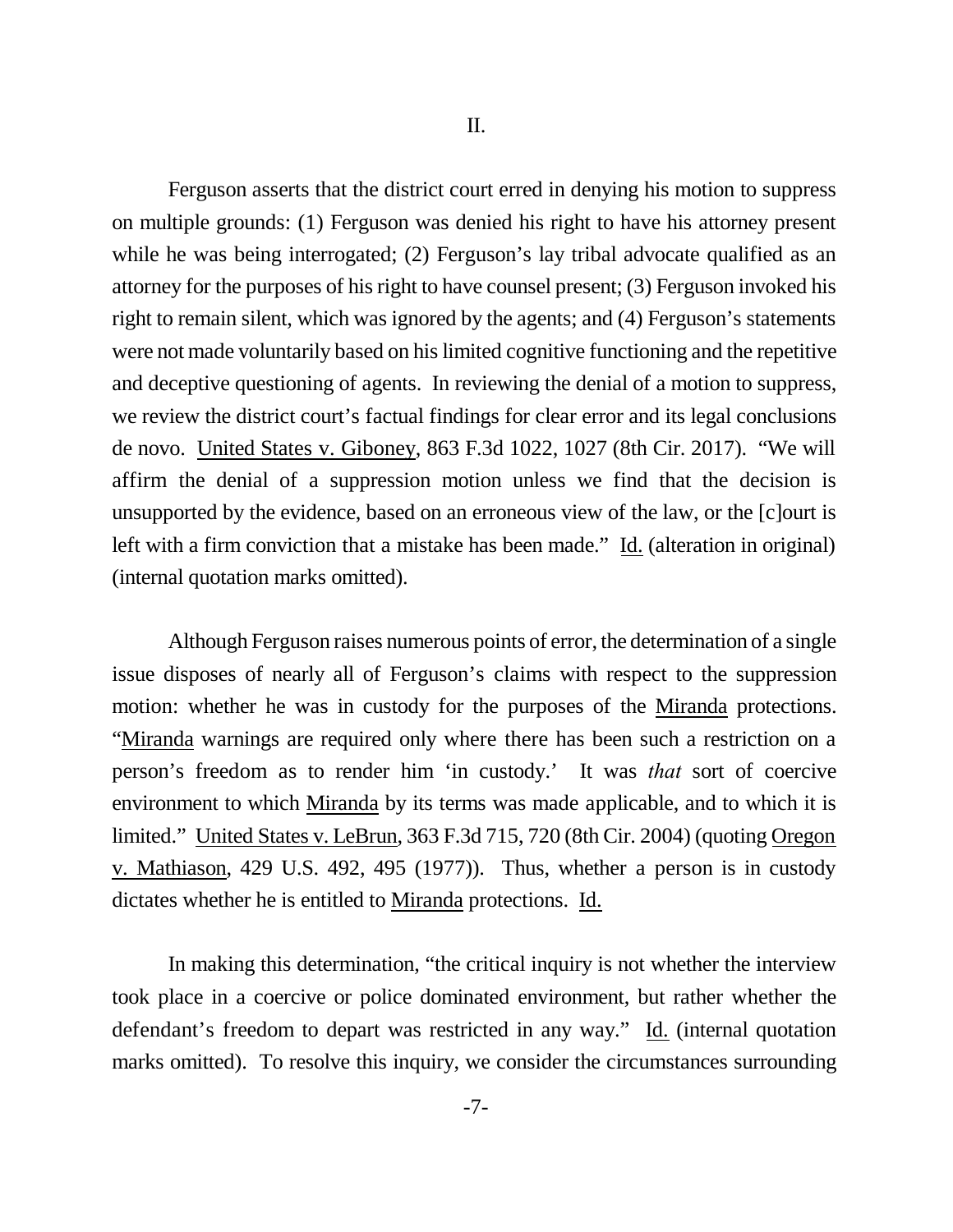the questioning and whether, given those circumstances, a reasonable person would have felt free to terminate the questioning and leave. Id. Our Court has identified six factors to consider in making this determination:

(1) whether the suspect was informed at the time of questioning that the questioning was voluntary, that the suspect was free to leave or request the officers to do so, or that the suspect was not considered under arrest; (2) whether the suspect possessed unrestrained freedom of movement during questioning; (3) whether the suspect initiated contact with authorities or voluntarily acquiesced to official requests to respond to questions; (4) whether strong arm tactics or deceptive stratagems were employed during questioning; (5) whether the atmosphere of the questioning was police dominated; or, (6) whether the suspect was placed under arrest at the termination of questioning.

United States v. Griffin, 922 F.2d 1343, 1349 (8th Cir. 1990).

Here, the record reflects that Ferguson came voluntarily to the Justice Center; that he was told his participation in the polygraph examination was voluntary and that he could end it at any time; and that he was read and signed the polygraph authorization form, which reiterated that he could refuse to take the test, decline to answer questions, end the test at any time, and have an attorney present. The record further demonstrates that Ferguson's movement was not restrained, as evidenced by the two breaks he took during the examination and his decision to return after each; his termination of the interview after he began making incriminating statements; and the agents ending the interview after Ferguson again reiterated his desire to "plead the Fifth."

These factors counsel in favor of the conclusion that Ferguson was not in custody during the polygraph examination or subsequent interview. Ferguson points to the refusal of the agents to permit Witt to be present during the interview and their purported misrepresentations about how many people could be in the examination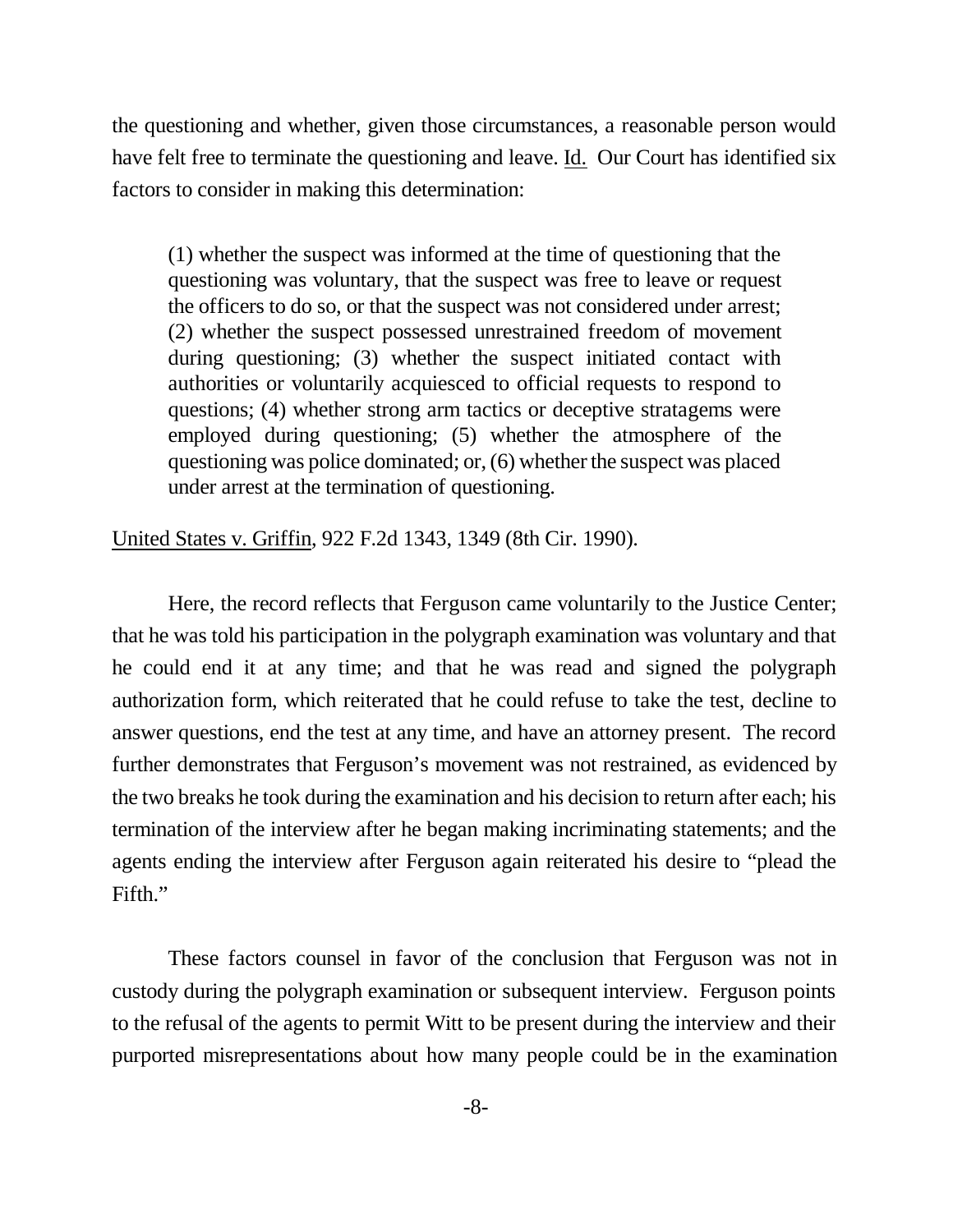room and about whether a post-examination interrogation would occur as demonstrating the coercive and deceptive nature of the polygraph examination and subsequent questioning. However, "some degree of coercion is part and parcel of the interrogation process and [] the coercive aspects of a police interview are largely irrelevant to the custody determination except where a reasonable person would perceive the coercion as restricting his or her freedom to depart." LeBrun, 363 F.3d at 721. Thus, even assuming the agents used arguably deceptive tactics and exerted some degree of coercion in questioning Ferguson, that does not undermine our conclusion that Ferguson was not in custody, particularly where the evidence reflects that Ferguson was aware of his freedom to leave and availed himself of this right at least twice during the entire encounter. Indeed, Ferguson's counsel conceded as much at oral argument, stating explicitly that "[Ferguson] was not in custody." Oral Arg. 5:50 - 6:00.

Because Ferguson was not in custody, he was not entitled to the Miranda protections of the right to remain silent and the right to counsel. United States v. Kelly, 329 F.3d 624, 630 (8th Cir. 2003). Having determined that Ferguson was not in custody, and thus not subject to Miranda protections, we conclude that Ferguson's rights were not violated. We also need not determine whether Ferguson's lay tribal advocate qualified as an attorney for the purposes of the right to counsel where that right had not yet attached.

Finally, to the extent Ferguson asserts that his incriminating statements were involuntarily made, primarily due to his low cognitive functioning, we agree with the district court that Ferguson voluntarily provided the statements after the polygraph examination. "Statements to law enforcement authorities are voluntary if they are the product of an essentially free and unconstrained choice by [their] maker. A statement is not considered involuntary unless the police extorted it from the accused by means of coercive activity." United States v. Vinton, 631 F.3d 476, 482 (8th Cir. 2011) (alteration in original) (citation and internal quotation marks omitted). The record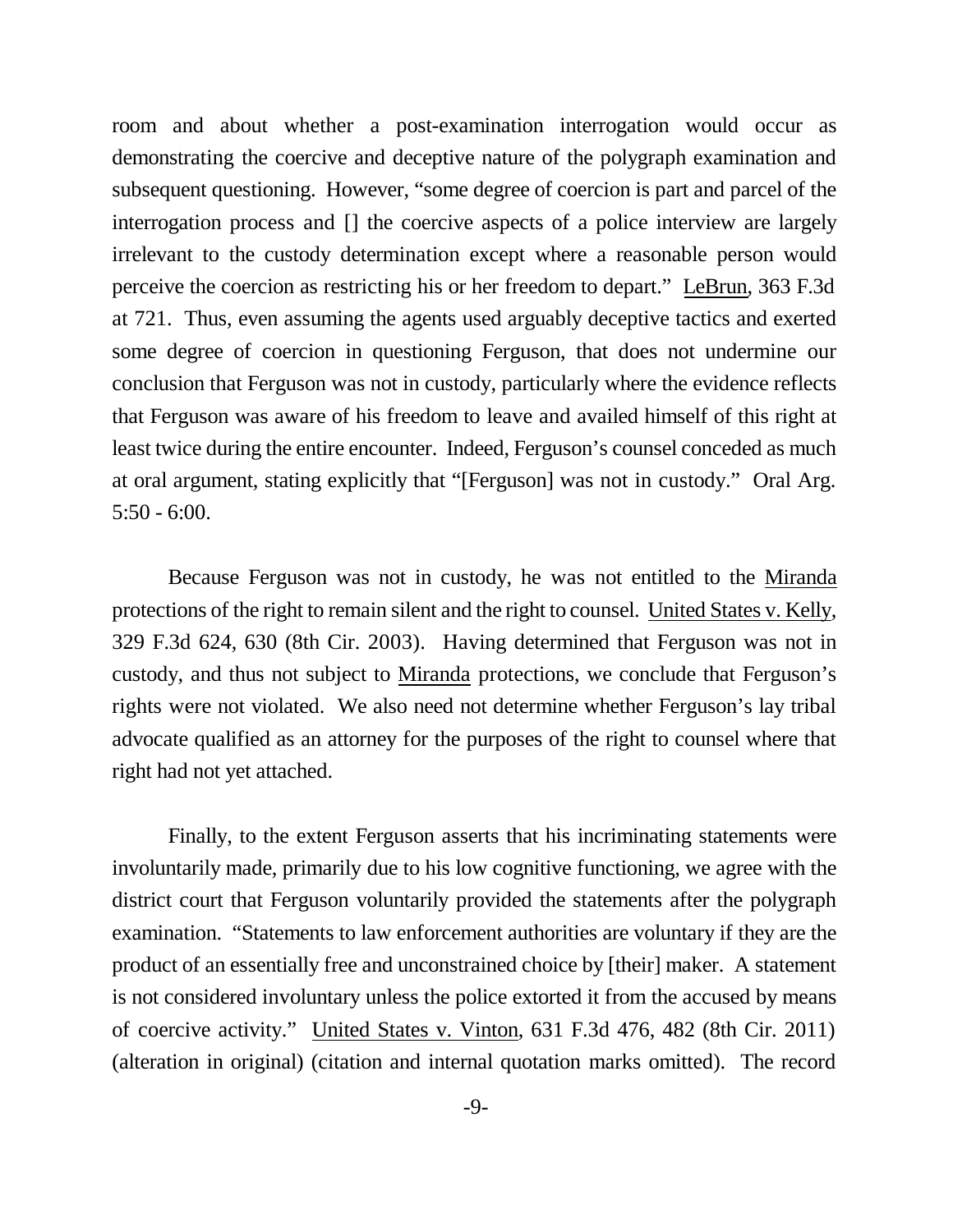reflects, as discussed above, that a reasonable person in Ferguson's position would have understood that his participation in the interview was voluntary, that he did not have to answer any questions if he did not wish to do so, that he was free to leave at any point, and that he could terminate the questioning at any point. Ferguson's exercise of each of these options underscores the voluntary nature of his statements. On this record, we conclude that Ferguson's statements were voluntarily made.

The district court thus did not err in denying Ferguson's motion to suppress.

## III.

Ferguson next challenges the district court's denial of the motions for judgment of acquittal based on the sufficiency of the evidence, which we review de novo. United States v. Hill, 750 F.3d 982, 987 (8th Cir. 2014). "We view the evidence in the light most favorable to the government, resolving evidentiary conflicts in favor of the government, and accepting all reasonable inferences drawn from the evidence that support the jury's verdict." Id. (quoting United States v. Cook, 603 F.3d 434, 437 (8th Cir. 2010)).

Under 18 U.S.C. § 81, "[w]hoever, within the special maritime and territorial jurisdiction of the United States, willfully and maliciously sets fire to or burns any building, structure or vessel, ... or attempts or conspires to do such an act" is guilty of the offense of arson. The statute also imposes an enhanced maximum sentence where "the building [is] a dwelling or [] the life of any person [is] placed in jeopardy." Id. To convict Ferguson of this offense, the government was thus required to prove, beyond a reasonable doubt, that (1) Ferguson set fire or attempted to set fire to or burned a dwelling; (2) the dwelling belonged to the victim, Pierce; (3) Ferguson acted willfully and maliciously; (4) Ferguson caused Pierce or her family members' lives to be placed in jeopardy; and (5) Ferguson is an Indian and committed the offense in Indian country. R. Doc. 98, at 5. Ferguson asserts that the evidence was insufficient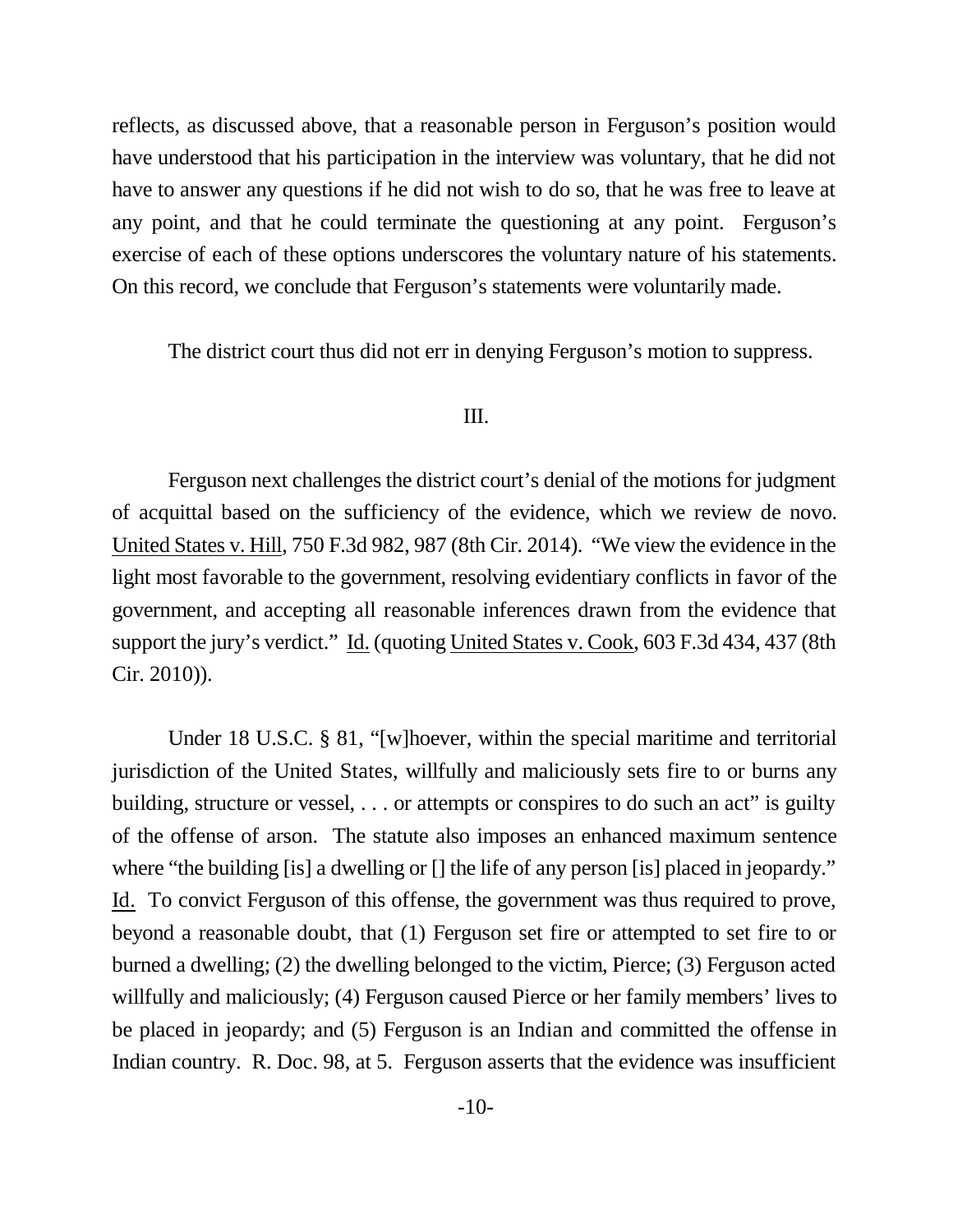to prove every element beyond a reasonable doubt, specifically challenging the weight of the evidence when the incriminating statements are excluded, arguing the witness identifications of Ferguson as the perpetrator were unreliable, asserting that testimony established Ferguson had an alibi for the relevant time frame, and alleging that no evidence demonstrated that the trailer home actually ignited.

First, as discussed in Part II, the district court did not err in denying the motion to suppress. Thus, Ferguson's incriminating statements were appropriately presented to the jury and are included in the evidence we consider in evaluating Ferguson's challenge to the sufficiency of the evidence. These incriminating statements, which include a description of how the fire was started and expressions of remorse, combined with the testimony of other witnesses placing Ferguson at the scene and identifying him as the perpetrator, provide a sufficient basis for a jury to find Ferguson guilty beyond a reasonable doubt.

Second, as to Ferguson's argument regarding the testimony of Pierce and Rios identifying Ferguson as the perpetrator and the testimony of other witnesses providing Ferguson an alibi, "it is well established that the issue of witness credibility is virtually unreviewable on appeal because it is preeminently the job of the finder of fact." United States v. Ziesman, 409 F.3d 941, 948 (8th Cir. 2005) (internal quotation marks omitted); see also United States v. Wilson, 619 F.3d 787, 795 (8th Cir. 2010) ("[E]ven [i]f the evidence adduced at trial rationally supports conflicting hypotheses, we [will] refuse to disturb the conviction. We will overturn a verdict only if no reasonable jury could have found the defendant guilty beyond a reasonable doubt." (alterations in original) (citation and internal quotation marks omitted)). We will not disturb the jury's credibility determinations and its decision to credit certain witness testimony over other evidence. This is particularly true where, as here, the district court instructed the jury regarding Ferguson's alibi defense, how to evaluate Ferguson's statements and witness testimony, and how to determine what weight to afford specific evidence.